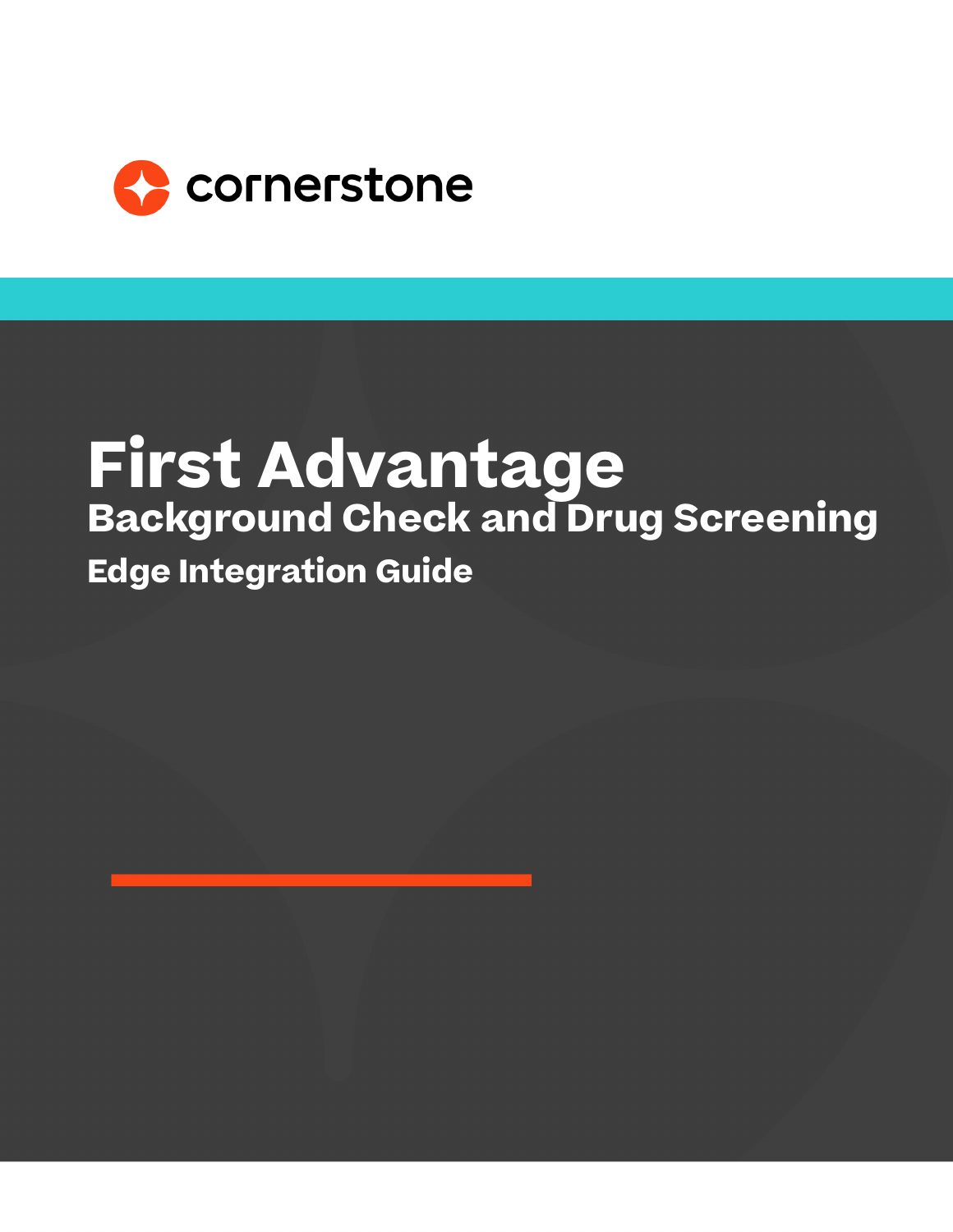### **Table of contents**

| 1                       |
|-------------------------|
| $\mathbf 2$             |
| $\overline{\mathbf{2}}$ |
| 3                       |
| 4                       |
| 5                       |
|                         |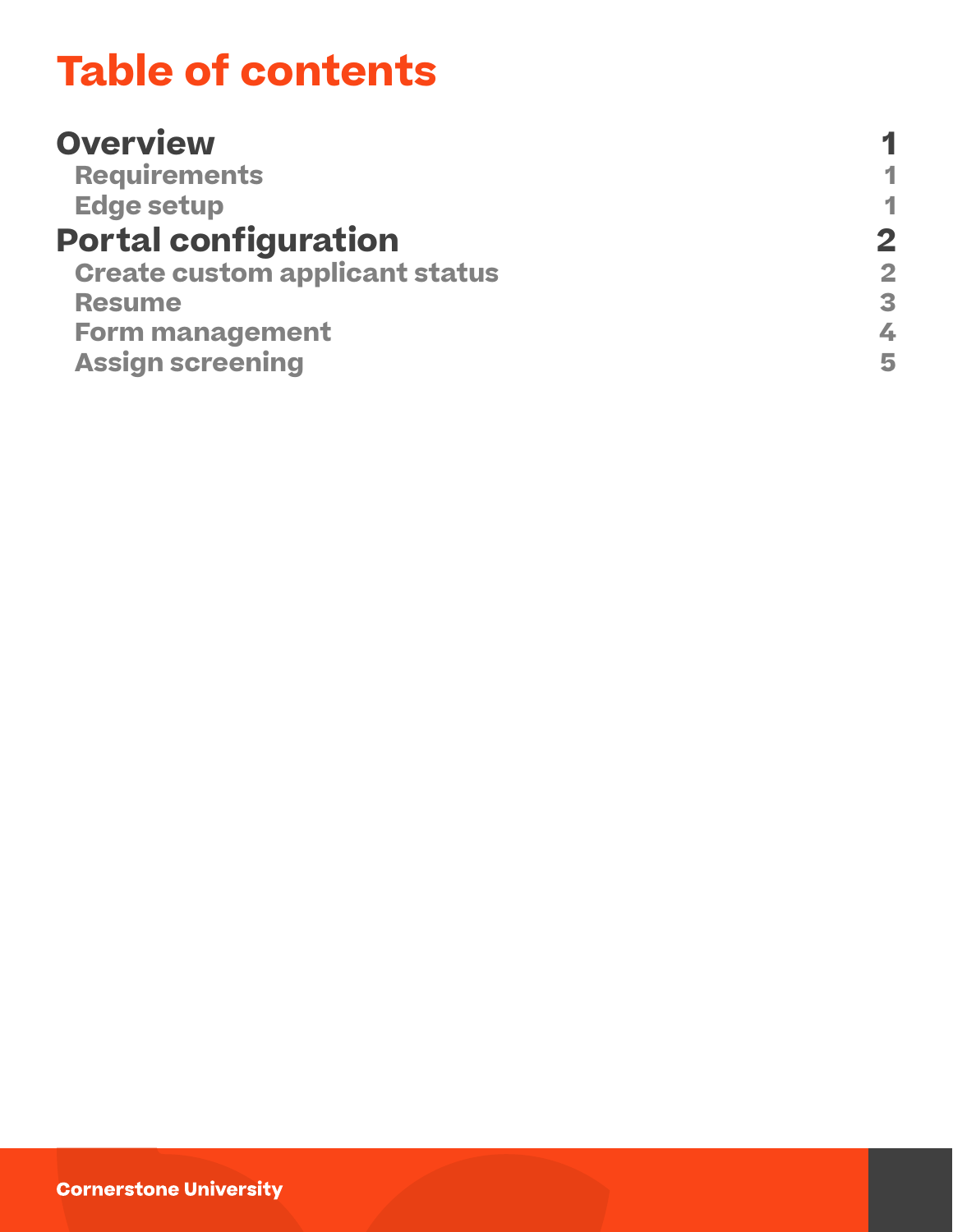### <span id="page-2-0"></span>**Overview**

First Advantage (FADV) is an industry leader in background checks, delivering over 54 million background screenings per year. Designed to reduce risk and improve the quality of your talent, First Advantage ensures candidates have the skills, attitudes, and aptitudes to make a positive difference in your organization.

Be confident with your decisions about prospective employees and radically streamline the process with integration between Cornerstone and First Advantage. This integration allows recruiters to easily submit background checks and drug screenings for job applicants from within Cornerstone Recruiting.



### **Requirements**

The integration with Cornerstone is available at no charge to Cornerstone Recruiting clients, though a First Advantage Background Check and Drug Screening contract and account is required for this integration. The FADV account can be purchased through their webiste.

### **Edge setup**

After selecting the Install option for the First Advantage Background Check and Drug Screening integration in the Edge Marketplace, the Edge configuration will need to be completed.

**Company ID** - Enter your Company ID provided by your First Advantage project team. This ID is used by First Advantage to authorize assessment request submissions from Cornerstone.

| Please fill in the fields below to configure your integration. |
|----------------------------------------------------------------|
| <b>6</b> Setup Instructions                                    |
| Client Account ID <sup>*</sup>                                 |

#### **Cornerstone University**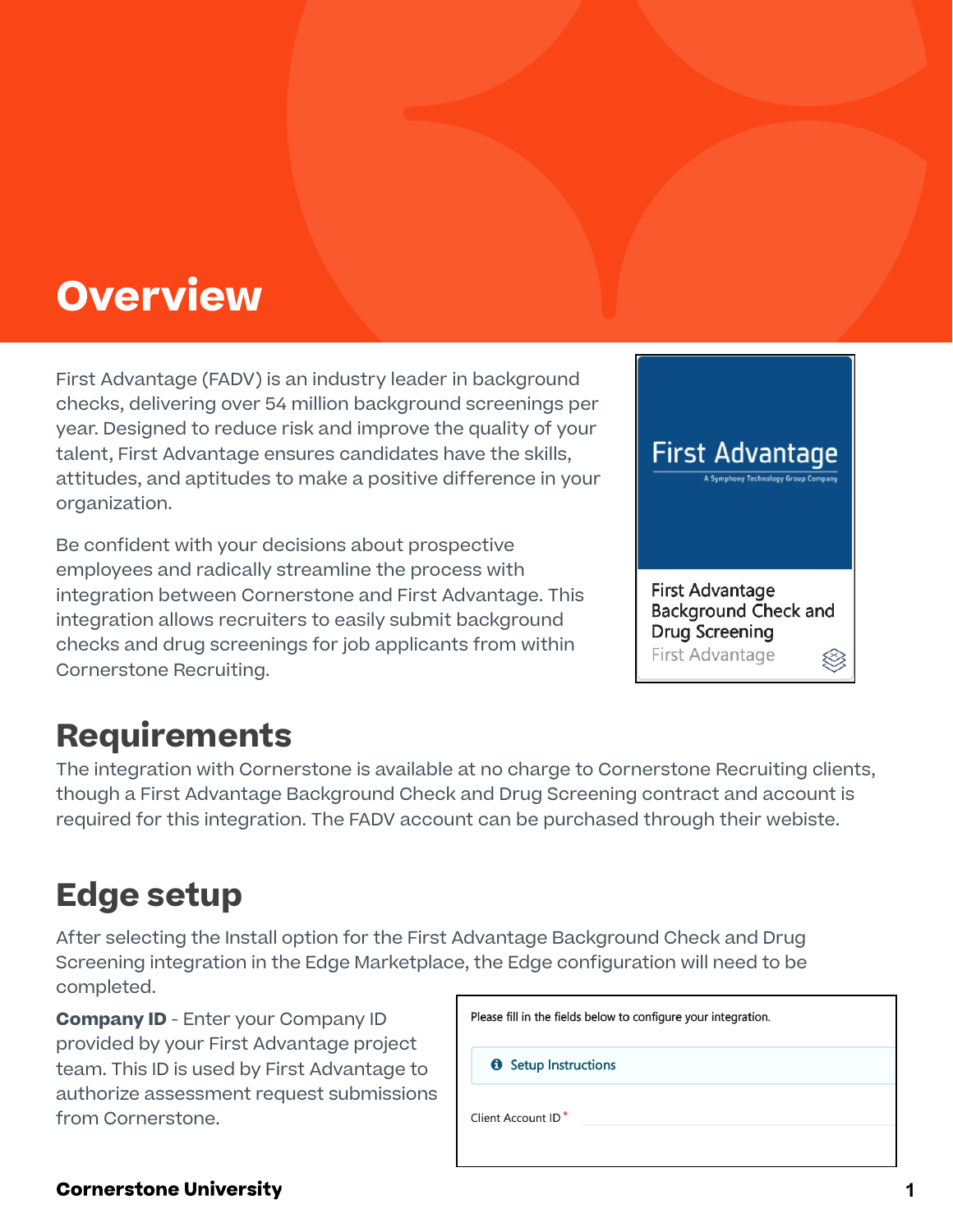## <span id="page-3-0"></span>**Portal configuration**

#### **Create custom applicant status**

Administrators must create a new custom applicant status to be used for the First Advantage background check integration. One custom status will be used for both background checks and drug screenings.

Complete the following fields in the Create Custom Status pop-up:

- Select Custom Integration from the Type drop-down. Note: This field only displays when creating a custom status at the top level Organizational Unit (OU). When creating a custom status for a child OU, the Type field displays the type selected for the parent OU but is not editable.
- Select FADV Background check from the Integration drop-down.

| <b>Create Custom Status</b>       |                                                       | $\times$                     |
|-----------------------------------|-------------------------------------------------------|------------------------------|
| Language:<br><b>Display Name:</b> | ÷<br>English (US)<br>First Advantage Background Check |                              |
| Description:                      | Custom Status for First Advantage Background Check    |                              |
| Type:                             | Custom Integration $\dagger$                          |                              |
| Integration:                      | Fadv<br>÷                                             |                              |
|                                   | Active                                                |                              |
|                                   |                                                       | <b>Cancel</b><br><b>Save</b> |

The administrator must configure the FADV custom applicant status as sensitive to restrict access to the status. The status can be designated as sensitive in the following areas of the system:

- **• Default Status List** If the status is part of the default status list, then check the box in the Sensitive column of the default status list.
- **• Requisition Template** The status can be designated as sensitive on the General step when configuring job requisition templates. To designate the status as sensitive, check the box in the Sensitive column of the status list in the Status List section.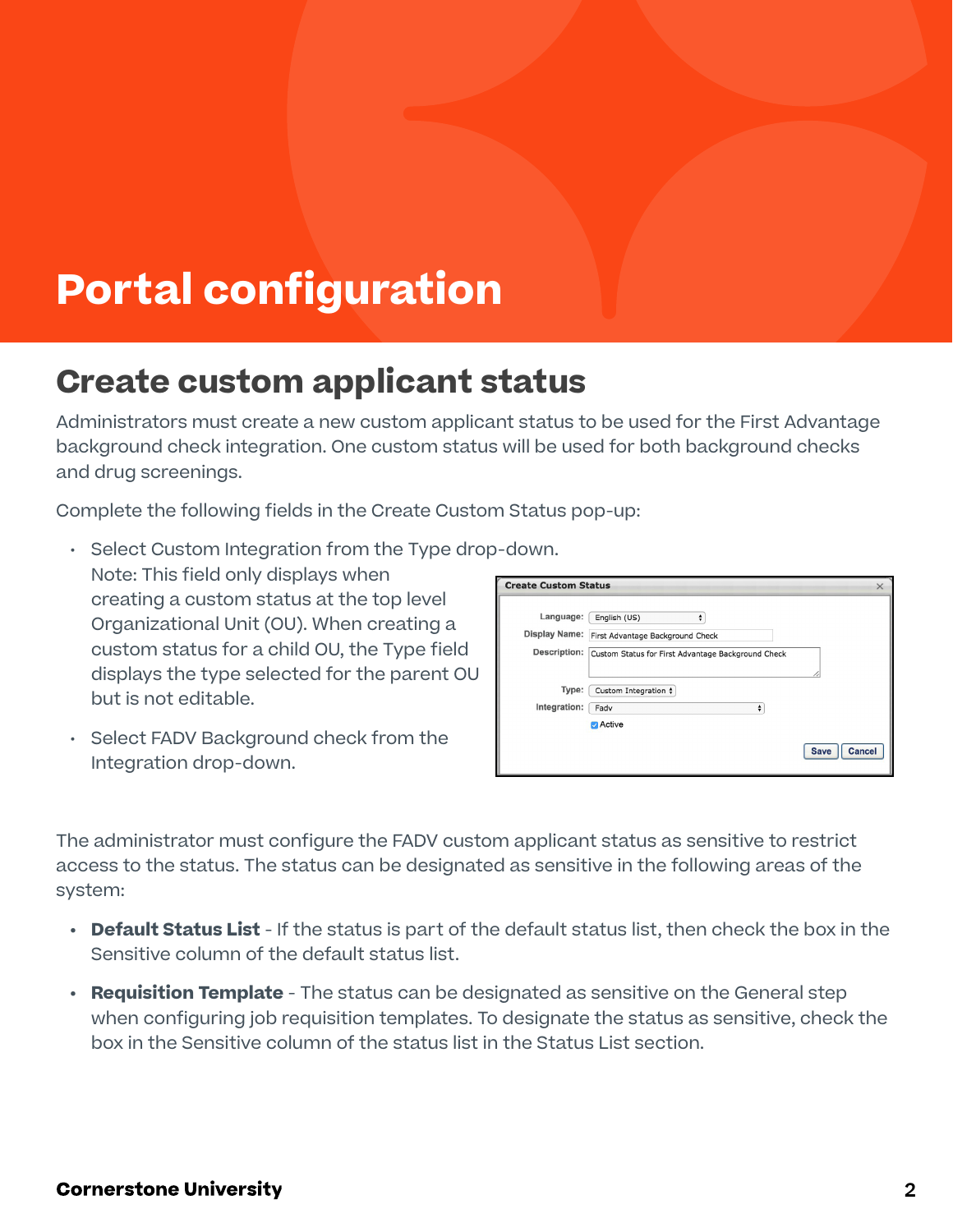#### <span id="page-4-0"></span>**Resume**

For the purposes of being included in an applicant screening, an applicant's school type and degree type can be mapped to First Advantage (FADV). In order for FADV to receive the applicant's data, the fields will need to be mapped in the Resume Education section.

Create the following fields and select the appropriate mapping option in the Applicant Mapping column:

| <b>FADV FIELD NAME</b> | <b>APPLICANT</b><br><b>MAPPING</b><br><b>SELECTION</b> | <b>DROP-DOWN OPTIONS TO ADD</b>                                                                                                                                                                                                                          |
|------------------------|--------------------------------------------------------|----------------------------------------------------------------------------------------------------------------------------------------------------------------------------------------------------------------------------------------------------------|
| <b>School Type</b>     | Grade                                                  | technicalCollege<br>$\bullet$<br>other<br>highschool<br><b>GED</b><br>$\bullet$<br>community<br>postGraduate<br>$\bullet$<br>college                                                                                                                     |
| Degree                 | Degree                                                 | highschool<br>doctorate<br>$\bullet$ .<br>$\bullet$<br>vocational<br>postdoctorate<br>$\bullet$<br>٠<br>professional<br>certification<br>$\bullet$<br>$\bullet$<br>associates<br><b>GED</b><br>$\bullet$<br>٠<br>bachelors<br>other<br>٠<br>masters<br>٠ |

**Note:** The options for the dropdown field types are case sensitive and must be added in the exact spelling as above in order for the data to map successfully to FADV.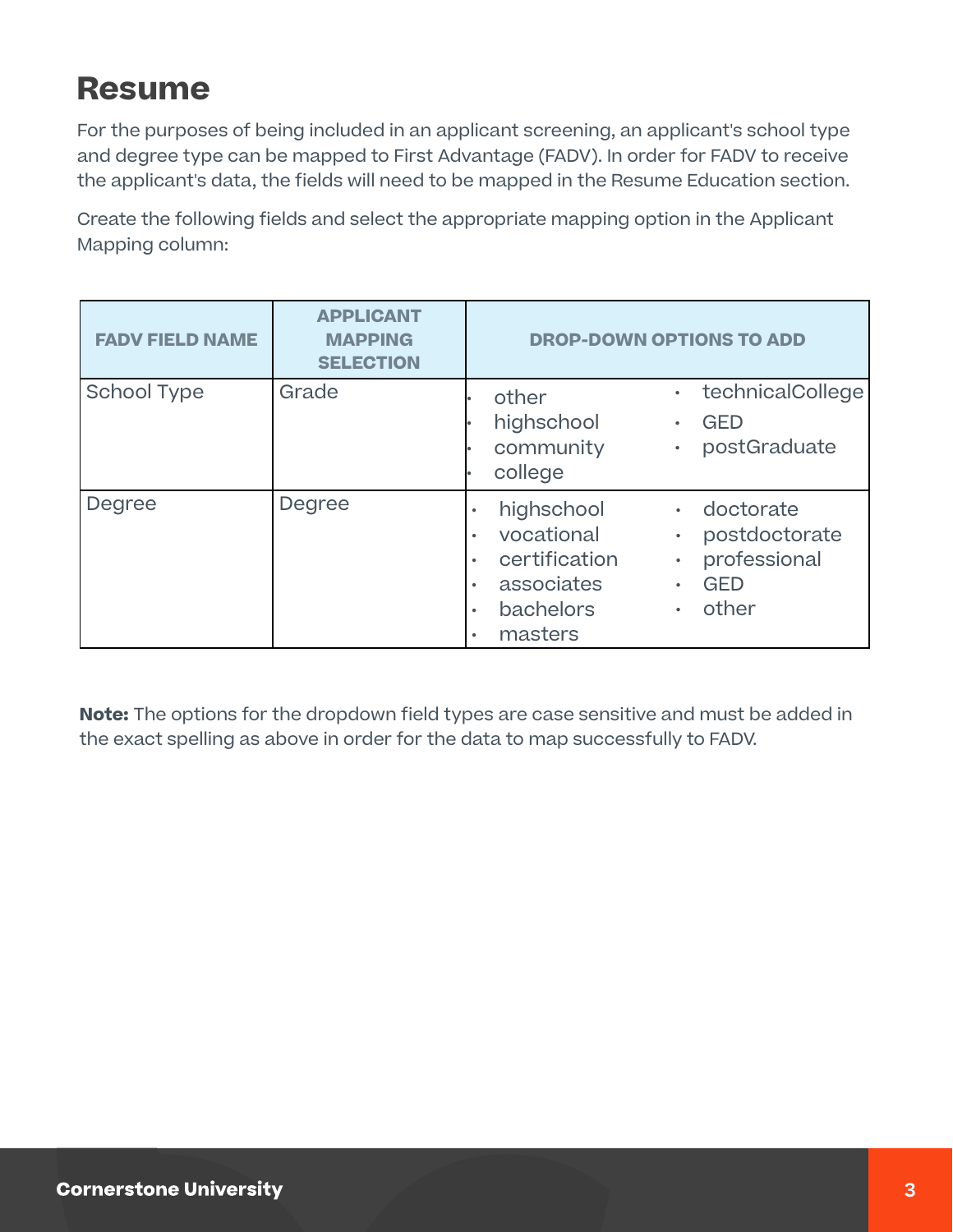#### <span id="page-5-0"></span>**Form management**

For the purposes of being included in an applicant screening, an applicant's reference type can be mapped to FADV. In order for FADV to retrieve the applicant's data, a reference type question will need to be created in the Question Bank in Form Management so that the questions can be added to a form in Form Management that will be used to request the applicant's references

The name of the question in Cornerstone does not need to match the name of the field in FADV, but it must be mapped to the correct corresponding field in FADV in order for the data to pass successfully to FADV.

There are three different sets of these questions, since applicants can submit up to three references. Each set represents one applicant reference. It is necessary to create each set. If more than three sets are created, any data outside of the first three sets will not be passed to FADV.

From the Form Management Question Bank create Dropdown type questions. Configure each question separately by entering a name for the question in the Question field and entering the API exactly as it is listed in the right-hand column.

| <b>FADV FIELD NAME</b> | <b>FIELD TYPE</b> | <b>ENTER THIS API IN THE API NAME FIELD ON THE</b><br><b>CREATE QUESTION PAGE</b> |  |
|------------------------|-------------------|-----------------------------------------------------------------------------------|--|
| SET <sub>1</sub>       |                   |                                                                                   |  |
| <b>Given Name</b>      | <b>Text</b>       | FADV_GivenName_1                                                                  |  |
| <b>Family Name</b>     | <b>Text</b>       | FADV_FamilyName_1                                                                 |  |
| <b>Email Address</b>   | <b>Text</b>       | FADV_Email_1                                                                      |  |
| Telephone              | <b>Text</b>       | FADV_Phone_1                                                                      |  |
| <b>SET 2</b>           |                   |                                                                                   |  |
| Given Name             | <b>Text</b>       | FADV_GivenName_2                                                                  |  |
| <b>Family Name</b>     | <b>Text</b>       | FADV_FamilyName_2                                                                 |  |
| <b>Email Address</b>   | <b>Text</b>       | FADV_Email_2                                                                      |  |
| Telephone              | <b>Text</b>       | FADV_Phone_2                                                                      |  |
| <b>SET 3</b>           |                   |                                                                                   |  |
| <b>Given Name</b>      | <b>Text</b>       | FADV_GivenName_3                                                                  |  |
| <b>Family Name</b>     | <b>Text</b>       | FADV_FamilyName_3                                                                 |  |
| <b>Email Address</b>   | <b>Text</b>       | FADV_Email_3                                                                      |  |
| Telephone              | <b>Text</b>       | FADV_Phone_3                                                                      |  |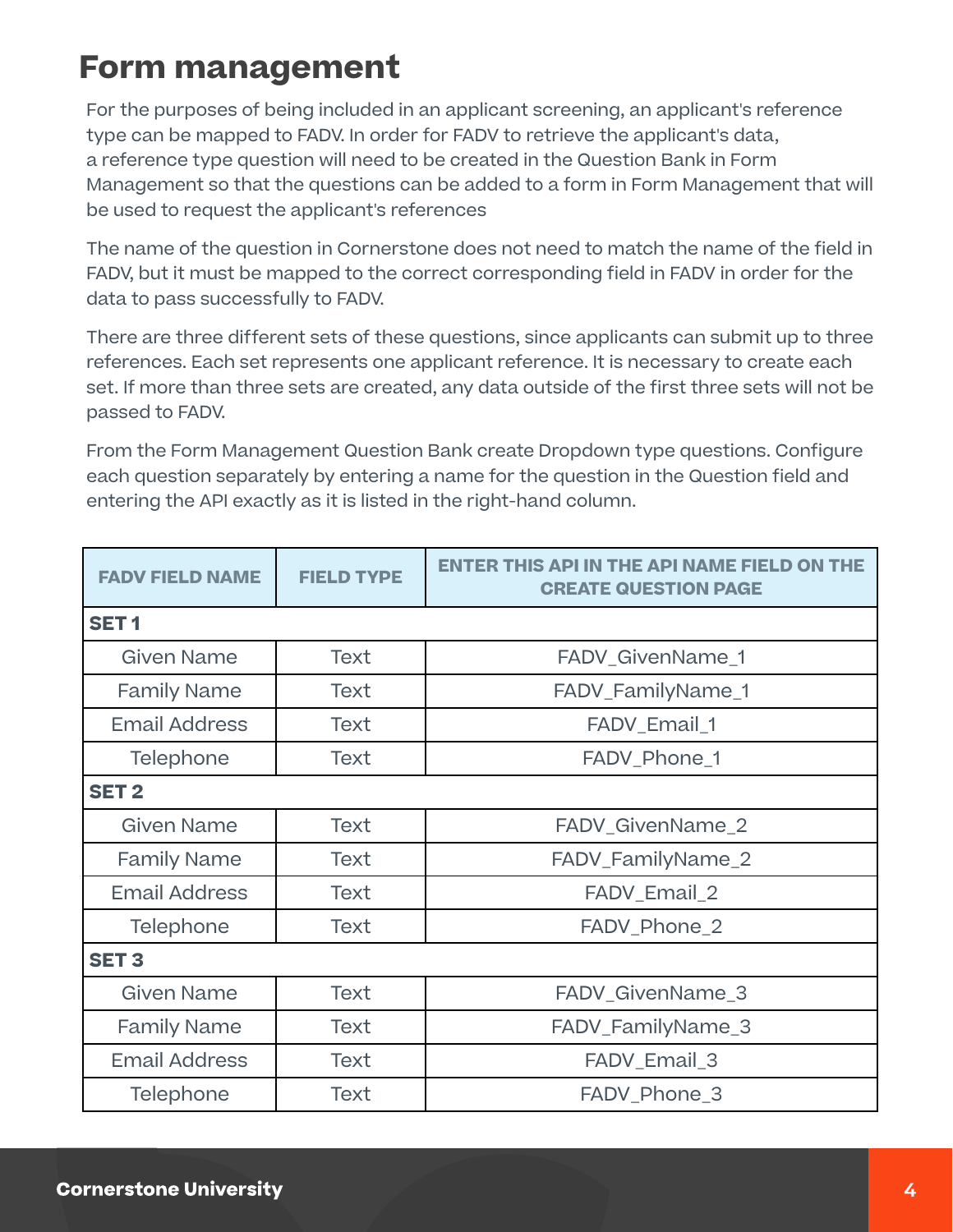<span id="page-6-0"></span>**Note about the FADV Telephone Field:** When applicants enter a telephone number, they must enter it in the following format, or FADV will not load the data: +(country code) XXXXXXXXXX OR +(country code) (XXX)XXX-XXXX.

Once you have created the questions, navigate to Form Management > Manage Forms and create a form for requesting an applicant's references, making sure to enter FADV\_ Reference Form in the API Name field on the Build tab. The purpose of entering this API name is so that the system knows the correct form to send to FADV.

## **Assign screening**

In order for applicants to be assigned the First Advantage background check, the applicant's status must be changed to the custom FADV status. The status can be changed by clicking the Change Status action on the Manage Applicants page for the desired applicants.

From the Status tab of the Applicant Profile, select Assign to Applicant

|        | <b>Change Status</b>       |                                   |                                                                   |                    | $\times$      |
|--------|----------------------------|-----------------------------------|-------------------------------------------------------------------|--------------------|---------------|
| Remove | Applicant                  | <b>Current Status</b>             | Change Status to<br>$\boldsymbol{\nabla}$<br><b>Please Select</b> | <b>Disposition</b> |               |
| 匬      | <b>Lucy Sewell</b>         | In Review<br>Start Date: 3/3/2015 | <b>FADV Background ▼</b>                                          |                    |               |
|        | *Indicates required status |                                   |                                                                   |                    |               |
|        |                            |                                   |                                                                   |                    |               |
|        |                            |                                   |                                                                   |                    |               |
|        |                            |                                   |                                                                   |                    |               |
|        |                            |                                   |                                                                   | Cancel             | <b>Submit</b> |

in the FADV status panel. This opens the Select Screening Program Option pop-up. Choose the Account and Package from the dropdowns and upon selecting Submit, this information is sent to FADV. FADV will send an email to the applicant once the screening is assigned.

| <b>FADV BACKGROUND CHECK</b> |                                                  |  |
|------------------------------|--------------------------------------------------|--|
|                              | <b>Current Status:</b> Not Assigned to Applicant |  |
|                              | <b>Assign to Applicant</b>                       |  |
|                              |                                                  |  |